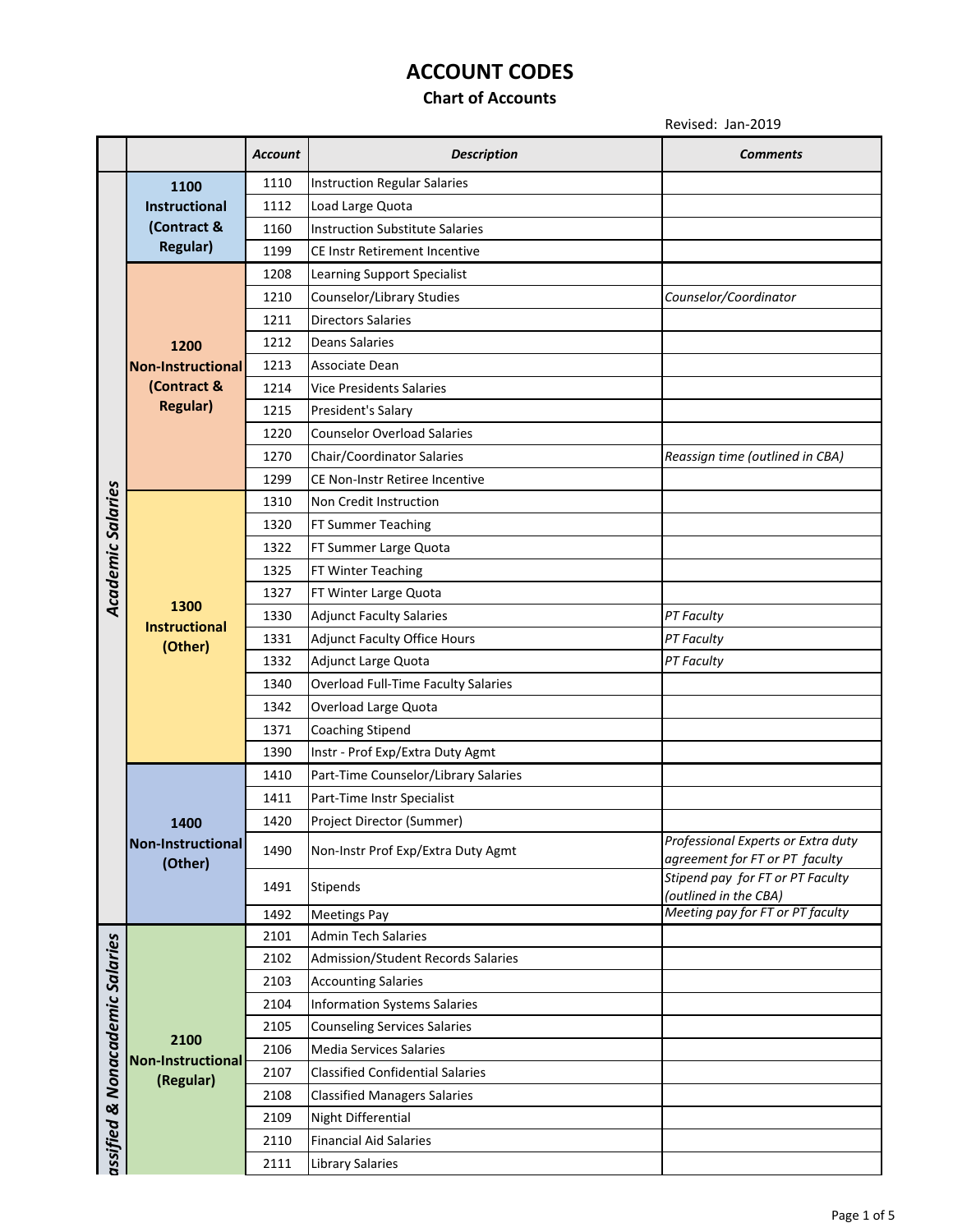### **Chart of Accounts**

|                                   |                                               | <b>Account</b> | <b>Description</b>                  | <b>Comments</b>                                                                       |
|-----------------------------------|-----------------------------------------------|----------------|-------------------------------------|---------------------------------------------------------------------------------------|
| Ğ                                 |                                               | 2113           | <b>Custodial Salaries</b>           |                                                                                       |
|                                   | 2100<br><b>Non-Instructional</b><br>(Regular) | 2114           | <b>Grounds Salaries</b>             |                                                                                       |
|                                   |                                               | 2115           | <b>Skilled Crafts Salaries</b>      |                                                                                       |
|                                   |                                               | 2116           | <b>Food Services Salaries</b>       |                                                                                       |
|                                   |                                               | 2118           | Interpreters                        |                                                                                       |
|                                   |                                               | 2119           | <b>Professional Salaries</b>        |                                                                                       |
|                                   |                                               | 2120           | Secretarial/Clerical Salaries       |                                                                                       |
|                                   |                                               | 2123           | Reprographics Salaries              |                                                                                       |
|                                   |                                               | 2124           | <b>Student Success Specialists</b>  |                                                                                       |
|                                   |                                               | 2125           | <b>Board Members</b>                |                                                                                       |
|                                   |                                               | 2199           | CL Non-Instr Retiree Incentive      |                                                                                       |
| Classified & Nonacademic Salaries | 2200<br>Instructional                         | 2210           | <b>Child Care Salaries</b>          |                                                                                       |
|                                   | <b>Aides (Regular)</b>                        | 2211           | <b>Tutorial Salaries</b>            |                                                                                       |
|                                   |                                               | 2301           | <b>Student Salaries</b>             |                                                                                       |
|                                   |                                               | 2302           | <b>Student Salaries</b>             |                                                                                       |
|                                   |                                               | 2304           | Peer Coun Tutor                     |                                                                                       |
|                                   |                                               | 2305           | Off Campus Student Salaries         | Financial Aid workstudy                                                               |
|                                   |                                               | 2306           | On Campus Student Sal 100%          | Financial Aid workstudy                                                               |
|                                   | 2300<br>Non-Instructional<br>(Other)          | 2307           | Lead Tutor                          |                                                                                       |
|                                   |                                               | 2308           | On Campus Student Sal 65%           | Financial Aid workstudy (45% paid<br>by program)                                      |
|                                   |                                               | 2309           | <b>Student Salaries ARWS 100%</b>   |                                                                                       |
|                                   |                                               | 2313           | Life Guards - Instruction           |                                                                                       |
|                                   |                                               | 2314           | Life Guards - Comm Syc Summer       |                                                                                       |
|                                   |                                               | 2398           | <b>Professional Growth Salaries</b> |                                                                                       |
|                                   |                                               | 2399           | Overtime and Extra Pay              | OT, extra pay, extra help,<br>replacement for someone out,<br>temporary, prof experts |
|                                   | 2400                                          | 2410           | <b>Student Tutorial Salaries</b>    |                                                                                       |
|                                   | <b>Instructional</b><br>Aides (Other)         | 2420           | <b>Nonstudent Tutorial Salaries</b> |                                                                                       |
|                                   | 3100                                          | 3110           | STRS - Instructional                |                                                                                       |
|                                   | <b>STRS</b>                                   | 3111           | STRS - Non-instructional            |                                                                                       |
|                                   | 3200                                          | 3210           | PERS - Instructional                |                                                                                       |
|                                   | <b>PERS</b>                                   | 3211           | PERS - Non-instructional            |                                                                                       |
|                                   |                                               | 3310           | FICA - Instructional                |                                                                                       |
|                                   | 3300                                          | 3311           | FICA - Non-instructional            |                                                                                       |
| Employee Benefits                 | <b>FICA &amp; Medicare</b>                    | 3330           | Medicare - Instructional            |                                                                                       |
|                                   |                                               | 3331           | MEDICARE - Non-instructional        |                                                                                       |
|                                   | 3400                                          | 3410           | H&W - Instructional                 |                                                                                       |
|                                   | <b>Health &amp; Welfare</b>                   | 3411           | H&W - Non-instructional             |                                                                                       |
|                                   | <b>Benefits</b>                               | 3450           | Retiree Co-Pay - Instructional      |                                                                                       |
|                                   |                                               | 3451           | Retiree Co-Pay - Non-instructional  |                                                                                       |
|                                   | 3500<br>$C+0+0$                               | 3510           | SUI - Instructional                 |                                                                                       |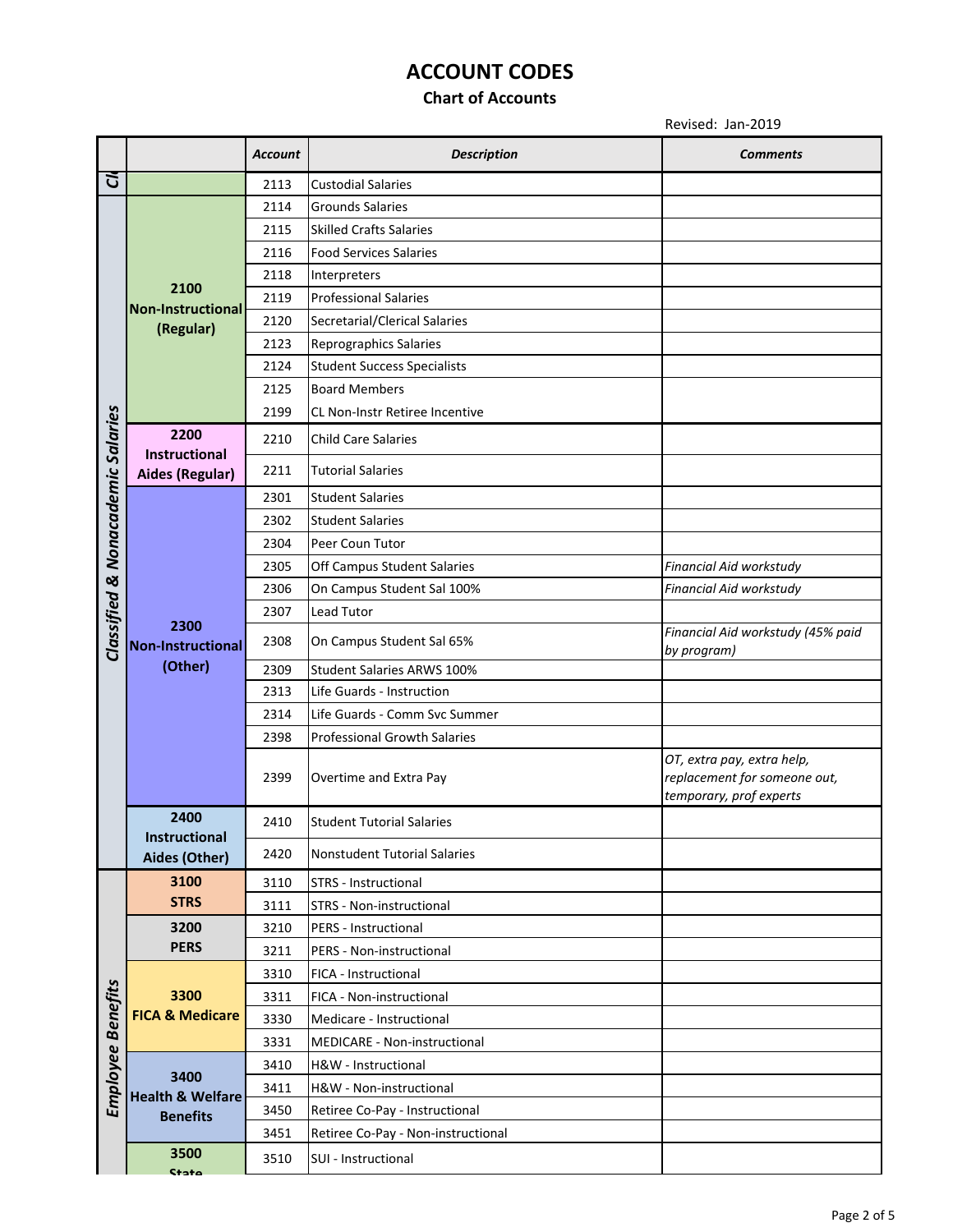### **Chart of Accounts**

|                               |                                                  | <b>Account</b> | <b>Description</b>                      | Comments                                              |
|-------------------------------|--------------------------------------------------|----------------|-----------------------------------------|-------------------------------------------------------|
|                               | state<br><b>Unemployment</b><br><b>Insurance</b> | 3511           | SUI - Non-instructional                 |                                                       |
| <b>Benefits</b>               | 3600<br><b>Workers' Comp</b>                     | 3610           | Workers' Comp - Instructional           |                                                       |
|                               |                                                  | 3611           | Workers' Comp - Non-instructional       |                                                       |
|                               | 3900<br><b>Other Benefits</b>                    | 3910           | <b>STRS Early Retirement Incentives</b> |                                                       |
|                               | 4200                                             | 4210           | <b>Books</b>                            | Does not include Library Books                        |
|                               | <b>Supplies &amp;</b><br><b>Materials</b>        | 4220           | Magazines, Periodicals, CD's            |                                                       |
|                               | 4300                                             | 4320           | Instructional Supplies and Material     | Classroom supplies used by students<br>and teachers   |
|                               | <b>Instructional</b>                             | 4323           | HR 100 lab fees/materials               |                                                       |
|                               | <b>Supplies &amp;</b>                            | 4324           | <b>Training Supplies</b>                |                                                       |
|                               | <b>Material</b>                                  | 4326           | <b>Art Fees</b>                         |                                                       |
|                               |                                                  | 4340           | <b>Media Materials</b>                  |                                                       |
|                               |                                                  | 4401           | <b>Other Supplies</b>                   | Including equipment or software<br>under \$500*       |
|                               |                                                  | 4402           | <b>Student Incentives</b>               |                                                       |
|                               |                                                  | 4420           | <b>Maintenance Supplies</b>             |                                                       |
|                               |                                                  | 4422           | Fertilizer, Pesticides and Seeds        |                                                       |
|                               |                                                  | 4430           | <b>Custodial Supplies</b>               |                                                       |
|                               |                                                  | 4440           | <b>Grounds Supplies</b>                 |                                                       |
|                               |                                                  | 4450           | <b>Health Supplies</b>                  |                                                       |
| <b>Supplies and Materials</b> | 4400                                             | 4455           | Copying/Printing                        | <b>Categorical Programs and</b><br>Reprographics Only |
|                               | Non-Instructional                                | 4458           | Microfilm                               |                                                       |
|                               | <b>Supply &amp;</b><br><b>Material</b>           | 4460           | <b>Office Supplies</b>                  | Including equipment or software<br>under \$500*       |
|                               |                                                  | 4461           | <b>Copier Supplies</b>                  |                                                       |
|                               |                                                  | 4462           | Diploma Abatement                       |                                                       |
|                               |                                                  | 4463           | <b>Repair Supplies</b>                  |                                                       |
|                               |                                                  | 4466           | Checks and Forms                        |                                                       |
|                               |                                                  | 4470           | Gas and Oil                             |                                                       |
|                               |                                                  | 4471           | <b>Tires</b>                            |                                                       |
|                               |                                                  | 4472           | <b>Transportation Tools</b>             |                                                       |
|                               |                                                  | 4480           | Hospitality                             |                                                       |
|                               |                                                  | 4490           | Food and Food Supplies                  |                                                       |
|                               |                                                  | 5110           | <b>Consulting Services</b>              |                                                       |
| ting Expense & Services       |                                                  | 5111           | <b>Consulting Services ICOE</b>         |                                                       |
|                               |                                                  | 5112           | <b>Consulting Services IVROP</b>        |                                                       |
|                               |                                                  | 5113           | <b>Consulting Services CUSD</b>         |                                                       |
|                               | 5100                                             | 5114           | <b>Consulting Services HUSD</b>         |                                                       |
|                               | <b>Personal Service</b>                          | 5115           | <b>Consulting Services CUHSD</b>        |                                                       |
|                               | <b>Contracts</b>                                 | 5116           | <b>Consulting Services IUSD</b>         |                                                       |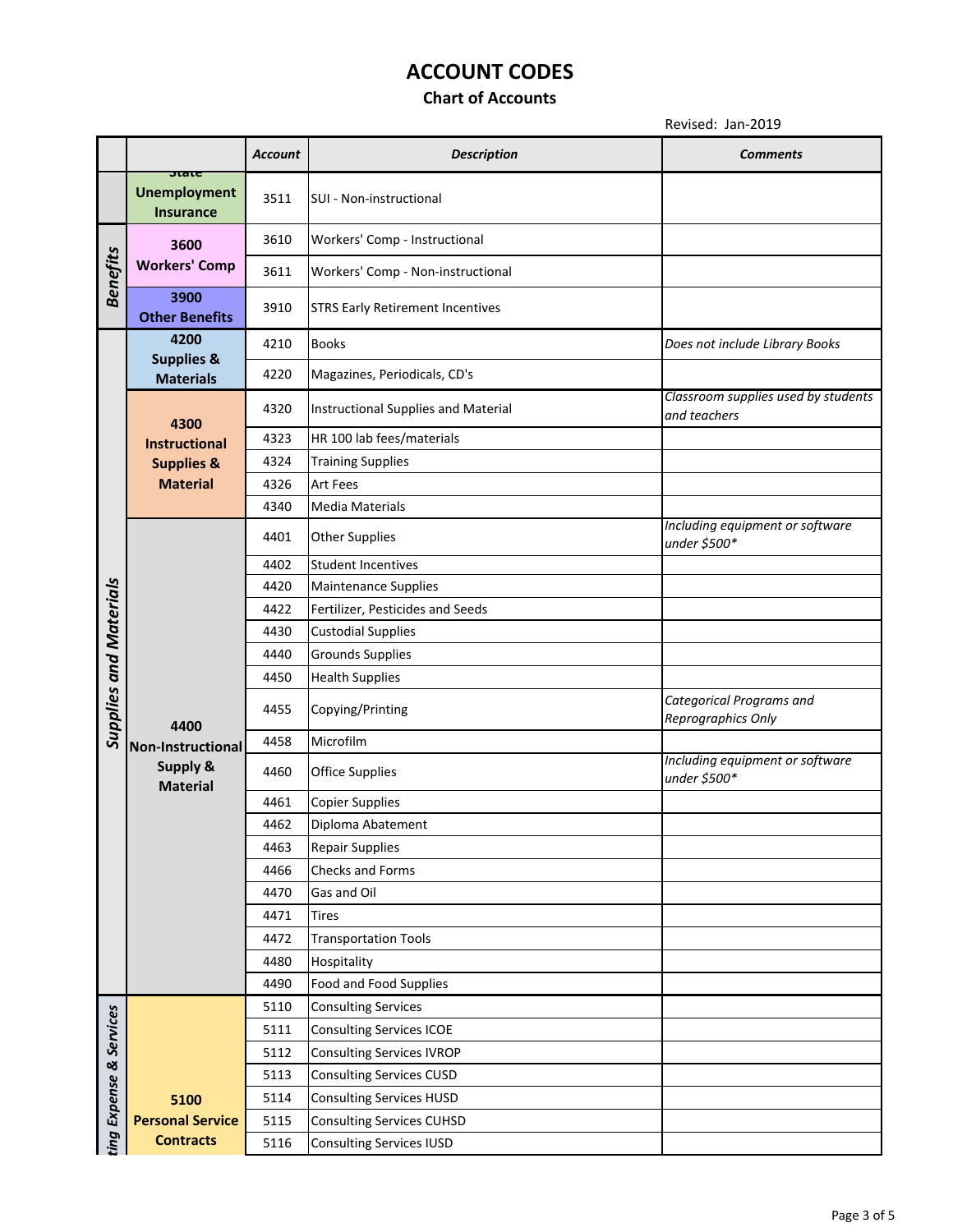### **Chart of Accounts**

|                     |                                                       | <b>Account</b> | <b>Description</b>                         | <b>Comments</b>                                          |
|---------------------|-------------------------------------------------------|----------------|--------------------------------------------|----------------------------------------------------------|
|                     |                                                       | 5117           | <b>Consulting Services BUHSD</b>           |                                                          |
|                     |                                                       | 5118           | <b>Consulting Services APDS</b>            |                                                          |
| Other Opera         |                                                       | 5191           | <b>Officials and Referees</b>              |                                                          |
|                     |                                                       | 5198           | <b>Security Systems</b>                    |                                                          |
|                     |                                                       | 5201           | <b>Travel - Parking</b>                    |                                                          |
|                     |                                                       | 5210           | Travel - Mileage                           |                                                          |
|                     |                                                       | 5211           | Travel - Student Expenses, Stipends        |                                                          |
|                     |                                                       | 5212           | <b>Travel - Cultural and Education Act</b> |                                                          |
|                     |                                                       | 5213           | Travel - Student Room and Board            |                                                          |
|                     |                                                       | 5220           | <b>Travel - Staff Conferences</b>          |                                                          |
|                     | 5200<br><b>Travel and</b>                             | 5221           | Board District #1 Travel                   |                                                          |
|                     | <b>Conferences</b>                                    | 5222           | Board District #2 Travel                   |                                                          |
|                     |                                                       | 5223           | Board District #3 Travel                   |                                                          |
|                     |                                                       | 5224           | Board District #4 Travel                   |                                                          |
|                     |                                                       | 5225           | Board District #5 Travel                   |                                                          |
|                     |                                                       | 5226           | Board District #6 Travel                   |                                                          |
|                     |                                                       | 5227           | Board District #7 Travel                   |                                                          |
|                     |                                                       | 5229           | <b>Recruitment Travel</b>                  |                                                          |
|                     | 5300                                                  | 5310           | <b>Memberships and Dues</b>                |                                                          |
|                     | <b>Memberships</b><br>and Dues                        | 5320           | Electronic Database Subscription           |                                                          |
|                     | 5400<br><b>Insurance</b><br><b>Expense</b>            | 5410           | Property and Liability Insurance           |                                                          |
| Services            |                                                       | 5421           | <b>Irrigation Cost</b>                     |                                                          |
|                     |                                                       | 5440           | Student Insurance Expense                  |                                                          |
|                     | 5500<br><b>Utilities and</b><br><b>Other Services</b> | 5510           | <b>Natural Gas</b>                         |                                                          |
|                     |                                                       | 5520           | Electricity                                |                                                          |
| ing Expense &       |                                                       | 5540           | Telephone and Data Lines                   | Categorical Programs and<br>Reprographics Only           |
|                     |                                                       | 5541           | Cell Phones and Pagers usage               |                                                          |
|                     |                                                       | 5550           | Laundry                                    |                                                          |
|                     |                                                       | 5570           | Disposal                                   |                                                          |
| <b>Other Operat</b> |                                                       | 5620           | <b>Other Maintenance Agreements</b>        | Equipment maintenance and<br>software agreement renewals |
|                     | 5600                                                  | 5621           | <b>Copier Maintenance Agreements</b>       |                                                          |
|                     | Contracts, Rents,                                     | 5625           | Indirect Cost Expense                      |                                                          |
|                     | and Leases                                            | 5630           | Facility/Equipment Rental Expense          |                                                          |
|                     |                                                       | 5632           | Vehicle Rental Expense                     |                                                          |
|                     |                                                       | 5640           | Repairs                                    |                                                          |
|                     | 5700 Legal, Audit<br><b>Advertising</b>               | 5710           | <b>Audit Expense</b>                       |                                                          |
|                     |                                                       | 5730           | Legal Expense                              |                                                          |
|                     |                                                       | 5740           | Advertising                                |                                                          |
|                     |                                                       | 5810           | Upward Bound Recreational Material         |                                                          |
|                     |                                                       | 5815           | <b>Bank Fees</b>                           |                                                          |
|                     |                                                       | 5817           | <b>Child Care Salaries</b>                 |                                                          |
|                     | 5800                                                  | 5820           | <b>Athletics Entry Fees</b>                |                                                          |